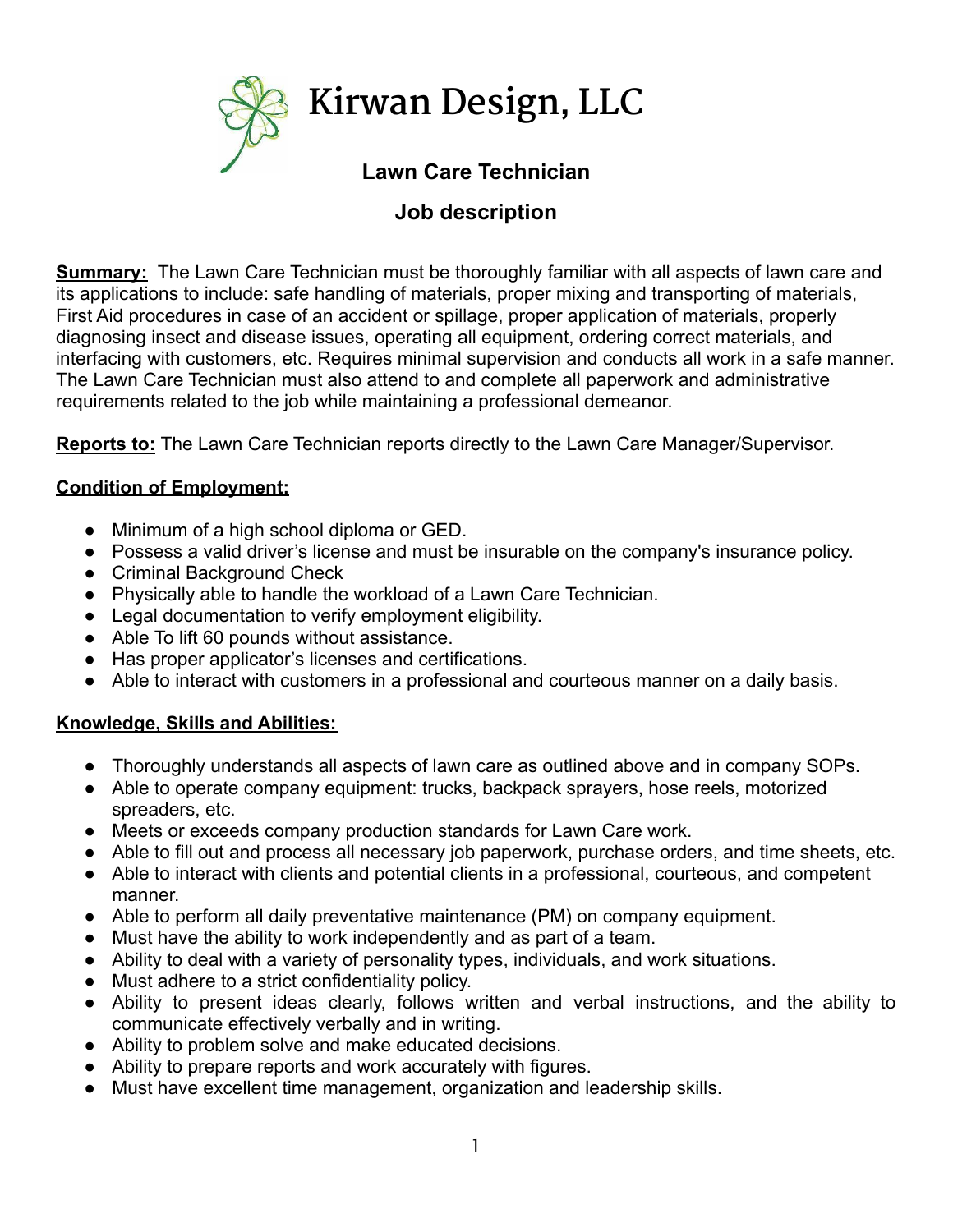● Must possess attention to detail, strong decision-making and a results-driven approach to tasks assigned.

## **Duties and Responsibilities**

- Ensures all Lawn care applications are done correctly and timely.
- Looks for extras and up-sales, and converts them into work orders when appropriate.
- Ensures all work orders are processed correctly.
- Interfaces with office staff to ensure on-hand inventory of job materials is adequate.
- Ensures that company production standards are met.
- Maintains a clean crew truck at all times.
- Ensures that job cost reports are properly analyzed.
- Thoroughly understands and complies with company policies, procedures, and SOPs.
- Able to work with minimal supervision from Lawn Care Manager/Supervisor, but knows when to ask for assistance.
- Continuing education requirement: minimum of 10 hours per year.
- Ensures that jobs are kept on schedule and on budget.
- Ensures that all safety procedures are followed and reports any unsafe conditions to supervisors.
- Ensures all workers' compensation insurance claims are properly documented and reported immediately.
- Ensures all accidents are properly documented and reported immediately.
- Interfaces with suppliers to ensure timely and accurate delivery of job materials.

## **Physical Capabilities:**

- Work is primarily performed outdoors. Hand-eye coordination is necessary to operate tools and equipment. Some indoor work is required.
- Employee must be physically able to handle work load and have a full range of mobility in upper and lower body.
- Must be able to lift 60lbs without assistance.
- While performing duties of the job, the employee is frequently required to stand, kneel, crouch, and talk or hear. The employee is required to walk; use hands to finger, handle, feel or operate objects, tools or controls; and reach with hands and arms.
- Specific vision abilities required by this job include close vision and the ability to adjust focus.
- Must be able to operate equipment safely.
- Must be able to work in some harsh environments such as extreme heat and cold.
- Ability to work in an occasionally stressful work environment.

The duties listed above are intended only as illustrations of the various types of work that may be performed and, furthermore, include all duties as assigned by the supervisor. The omission of specific statements of duties does not exclude them from the position if the work is similar, related or a logical assignment to the position.

This job description does not constitute an employment agreement between the employer, Kirwan Design, LLC, and the employee and is subject to change by employer as the needs of the employer and requirements of the job change.